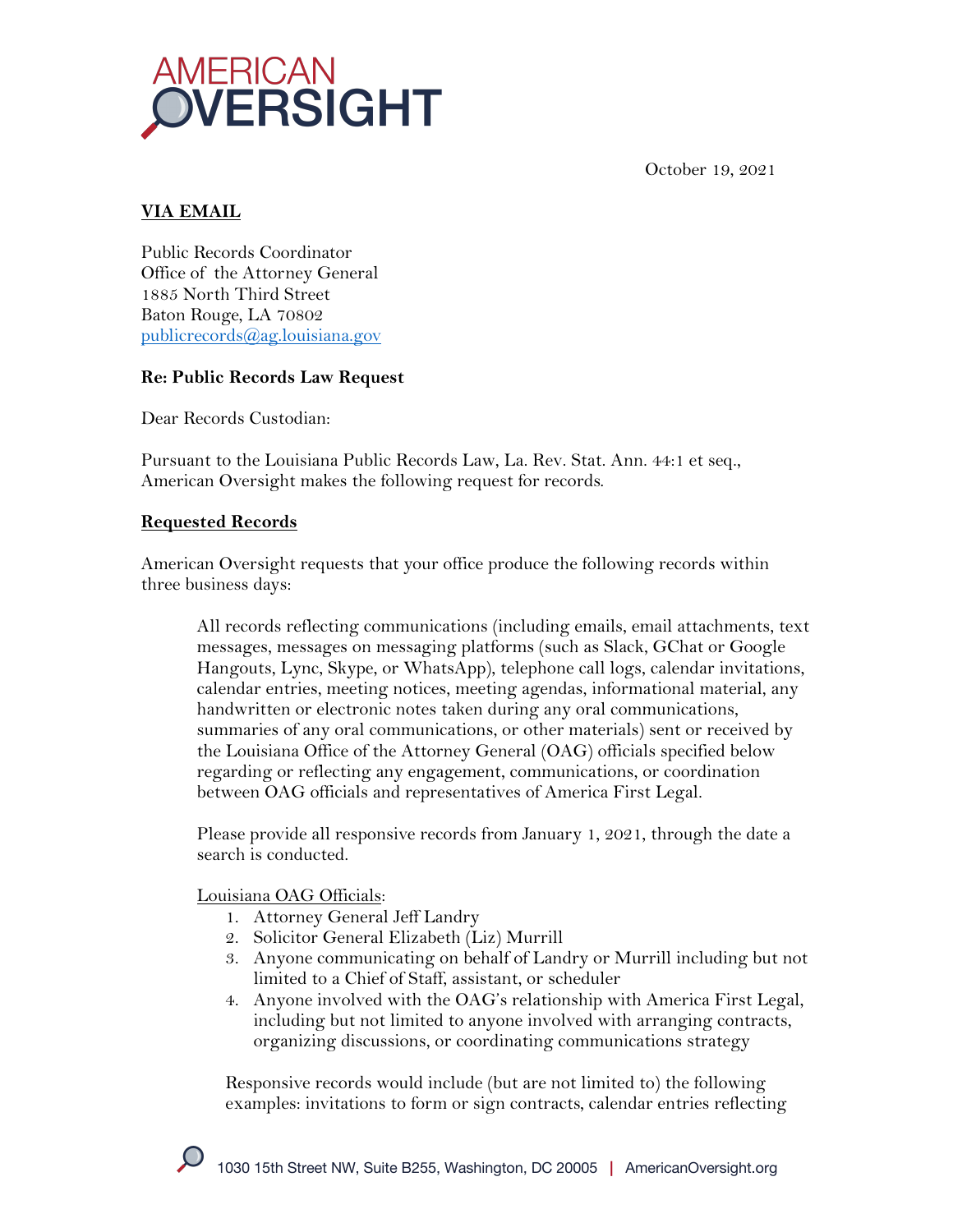calls or meetings between OAG officials and individuals representing America First Legal, meeting notes or summaries for any calls or meetings between OAG officials and individuals representing America First Legal, email or text exchanges setting up calls or meetings or otherwise reflecting communications between OAG officials and individuals representing America First Legal, or coordination of press releases or communications strategy about the relationship and work of OAG officials and individuals representing America First Legal.

#### **Fee Waiver Request**

In accordance with La. Rev. Stat. Ann. 44:32(C)(2), American Oversight requests a waiver of fees associated with processing this request for records. A waiver of fees for this request is appropriate, because American Oversight's use of the requested records "will be limited to a public purpose."

This request is made solely for a public purpose.<sup>1</sup> The public has a significant interest in the relationship between OAG and America First Legal. <sup>2</sup> Records with the potential to shed light on this matter would contribute significantly to public understanding of operations of the government, including what communications exist between OAG and America First Legal. American Oversight is committed to transparency and makes the responses agencies provide to public records requests publicly available, and the public's understanding of the government's activities would be enhanced through American Oversight's analysis and publication of these records.

Furthermore, this request is fundamentally made for non-commercial purposes. As a  $501(c)(3)$  nonprofit, American Oversight does not have a commercial purpose and the release of the information requested is not in American Oversight's financial interest. American Oversight's mission is to promote transparency in government, to educate the public about government activities, and to ensure the accountability of government officials. American Oversight uses the information gathered, and its analysis of it, to educate the public through reports, press releases, or other media. American Oversight also makes materials it gathers available on its public website and promotes their availability on social media platforms, such as Facebook and Twitter.3

American Oversight has also demonstrated its commitment to the public disclosure of documents and creation of editorial content through regular substantive analyses

<sup>1</sup> *Id.*

<sup>2</sup> Jake Bleiberg, *Texas, Louisiana Sue US Government Over Deportation Holds,* AP News, Apr. 6, 2021, https://apnews.com/article/joe-biden-houston-lawsuits-immigrationcrime-293b091ad04fedd0ad064a6ee3ecbdbc. 3 American Oversight currently has approximately 15,700 page likes on Facebook and

<sup>108,300</sup> followers on Twitter. American Oversight, Facebook,

https://www.facebook.com/weareoversight/ (last visited Sep. 22, 2021); American Oversight (@weareoversight), Twitter, https://twitter.com/weareoversight (last visited Sep. 22, 2021).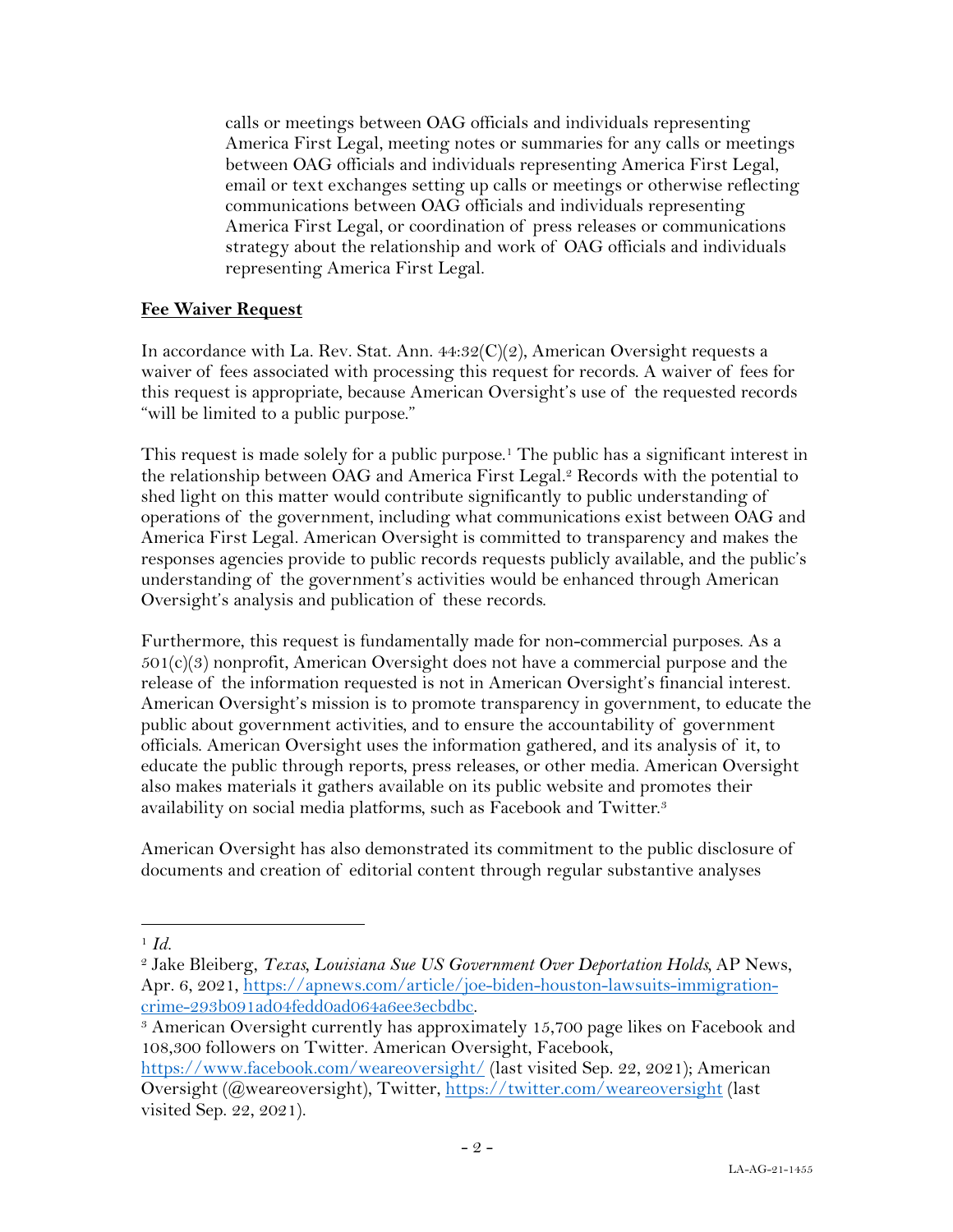posted to its website. <sup>4</sup> Examples reflecting this commitment to the public disclosure of documents and the creation of editorial content include the posting of records and analysis related to the organization's investigations into misconduct and corruption in state governments; <sup>5</sup> posting records and analysis of federal and state governments' responses to the Coronavirus pandemic;<sup>6</sup> posting records received as part of American Oversight's "Audit the Wall" project to gather and analyze information related to the Trump administration's proposed construction of a barrier along the U.S.-Mexico border, and analyses of what those records reveal;7 and the posting of records related to an ethics waiver received by a senior Department of Justice attorney and an analysis of what those records demonstrated regarding the Department's process for issuing such waivers.<sup>8</sup>

Accordingly, American Oversight qualifies for a fee waiver.

<sup>4</sup> *See generally News*, American Oversight, https://www.americanoversight.org/blog. 5 *See generally State Investigations*, American Oversight,

https://www.americanoversight.org/states; *see, e.g.*, *State Government Contacts with Voting-Restriction Activists,* American Oversight,

https://www.americanoversight.org/investigation/state-government-contacts-withvoting-restriction-activists; *Georgia's Voting Machines and Election Security*, American Oversight, https://www.americanoversight.org/investigation/georgias-voting-

machines-and-election-security. 6 *See, e.g.*, *The Trump Administration's Response to Coronavirus*, American Oversight, https://www.americanoversight.org/investigation/the-trump-administrations-

response-to-coronavirus; *Tulsa Health Officials Initially Estimated Trump Rally Would Directly Lead to 2 to 9 Deaths*, American Oversight,

https://www.americanoversight.org/tulsa-health-officials-initially-estimated-trumprally-would-directly-lead-to-2-to-9-deaths; *Wisconsin Documents Offer Window into Early Uncertainty over COVID-19*, American Oversight,

https://www.americanoversight.org/wisconsin-documents-offer-window-into-earlyuncertainty-over-covid-19; *In the Documents: Florida Health Department Efforts to Suppress Release of Coronavirus Records*, American Oversight,

https://www.americanoversight.org/in-the-documents-florida-health-departmentefforts-to-suppress-release-of-coronavirus-records. 7 *See generally Audit the Wall*, American Oversight,

https://www.americanoversight.org/investigation/audit-the-wall; *see, e.g.*, *Border Wall Investigation Report: No Plans, No Funding, No Timeline, No Wall*, American Oversight, https://www.americanoversight.org/border-wall-investigation-report-no-plans-nofunding-no-timeline-no-wall. 8 *DOJ Records Relating to Solicitor General Noel Francisco's Recusal*, American Oversight,

https://www.americanoversight.org/document/doj-civil-division-response-noelfrancisco-compliance; *Francisco & the Travel Ban: What We Learned from the DOJ Documents*, American Oversight, https://www.americanoversight.org/francisco-thetravel-ban-what-we-learned-from-the-doj-documents.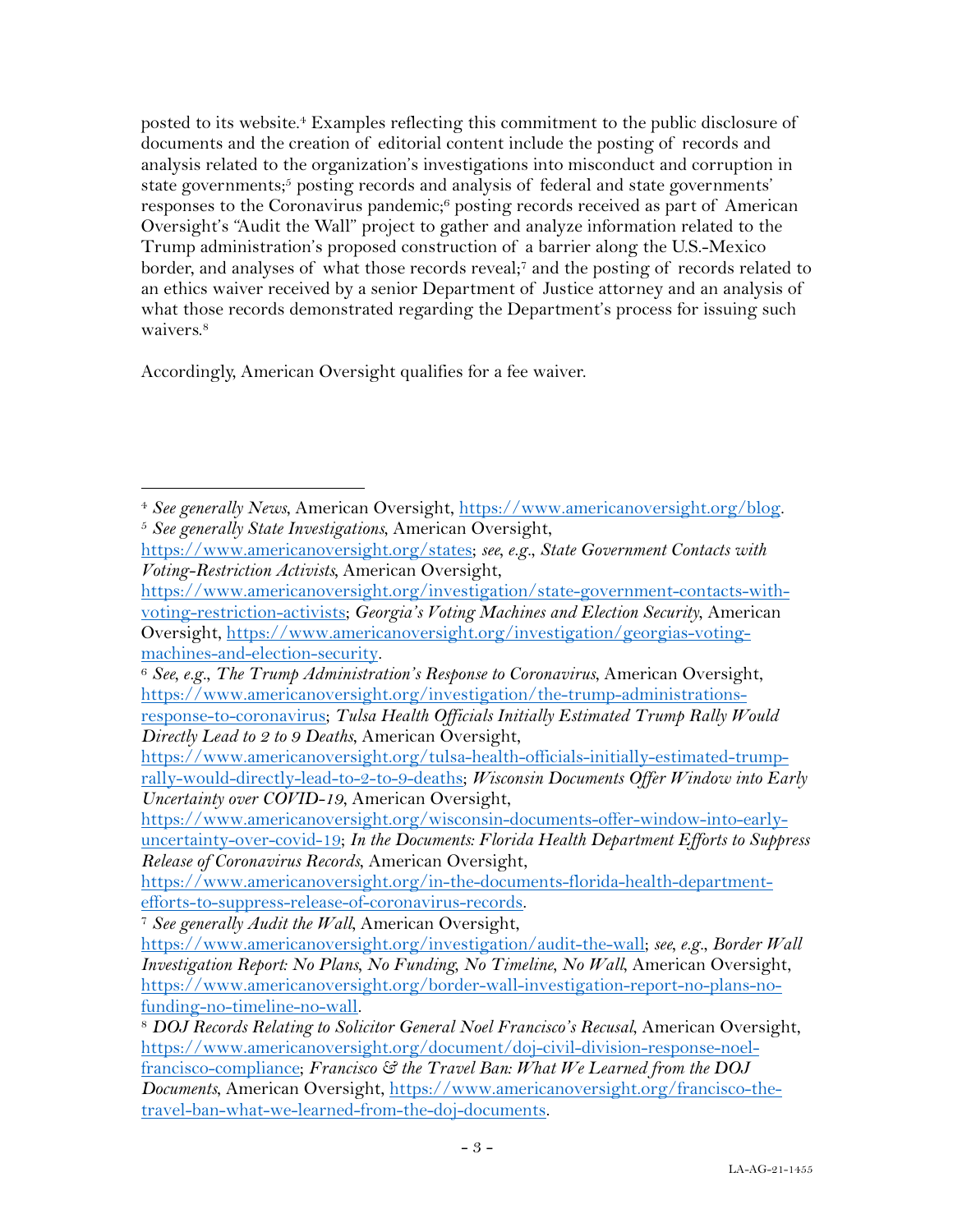## **Guidance Regarding the Search & Processing of Requested Records**

In connection with its request for records, American Oversight provides the following guidance regarding the scope of the records sought and the search and processing of records:

- Please search all locations and systems likely to have responsive records, regardless of format, medium, or physical characteristics. For instance, if the request seeks "communications," please search all locations likely to contain communications, including relevant hard-copy files, correspondence files, appropriate locations on hard drives and shared drives, emails, text messages or other direct messaging systems (such as iMessage, WhatsApp, Signal, or Twitter direct messages), voicemail messages, instant messaging systems such as Lync or ICQ, and shared messages systems such as Slack.
- § In conducting your search, please understand the terms "record," "document," and "information" in their broadest sense, to include any written, typed, recorded, graphic, printed, or audio material of any kind. We seek records of any kind, including electronic records, audiotapes, videotapes, and photographs, as well as letters, emails, facsimiles, telephone messages, voice mail messages and transcripts, notes, or minutes of any meetings, telephone conversations or discussions.
- Our request for records includes any attachments to those records or other materials enclosed with those records when they were previously transmitted. To the extent that an email is responsive to our request, our request includes all prior messages sent or received in that email chain, as well as any attachments to the email.
- § Please search all relevant records or systems containing records regarding agency business. Do not exclude records regarding agency business contained in files, email accounts, or devices in the personal custody of your officials, such as personal email accounts or text messages. Public business communications conducted on private email accounts and devices are public records subject to the Public Records Law. 9
- § In the event some portions of the requested records are properly exempt from disclosure, please disclose any reasonably segregable non-exempt portions of the requested records. If a request is denied in whole, please state specifically why it is not reasonable to segregate portions of the record for release.
- § Please take appropriate steps to ensure that records responsive to this request are not deleted by the agency before the completion of processing for this request. If records potentially responsive to this request are likely to be located on systems where they are subject to potential deletion, including on a scheduled

<sup>9</sup> La. Atty. Gen. Op. No. 01-155.